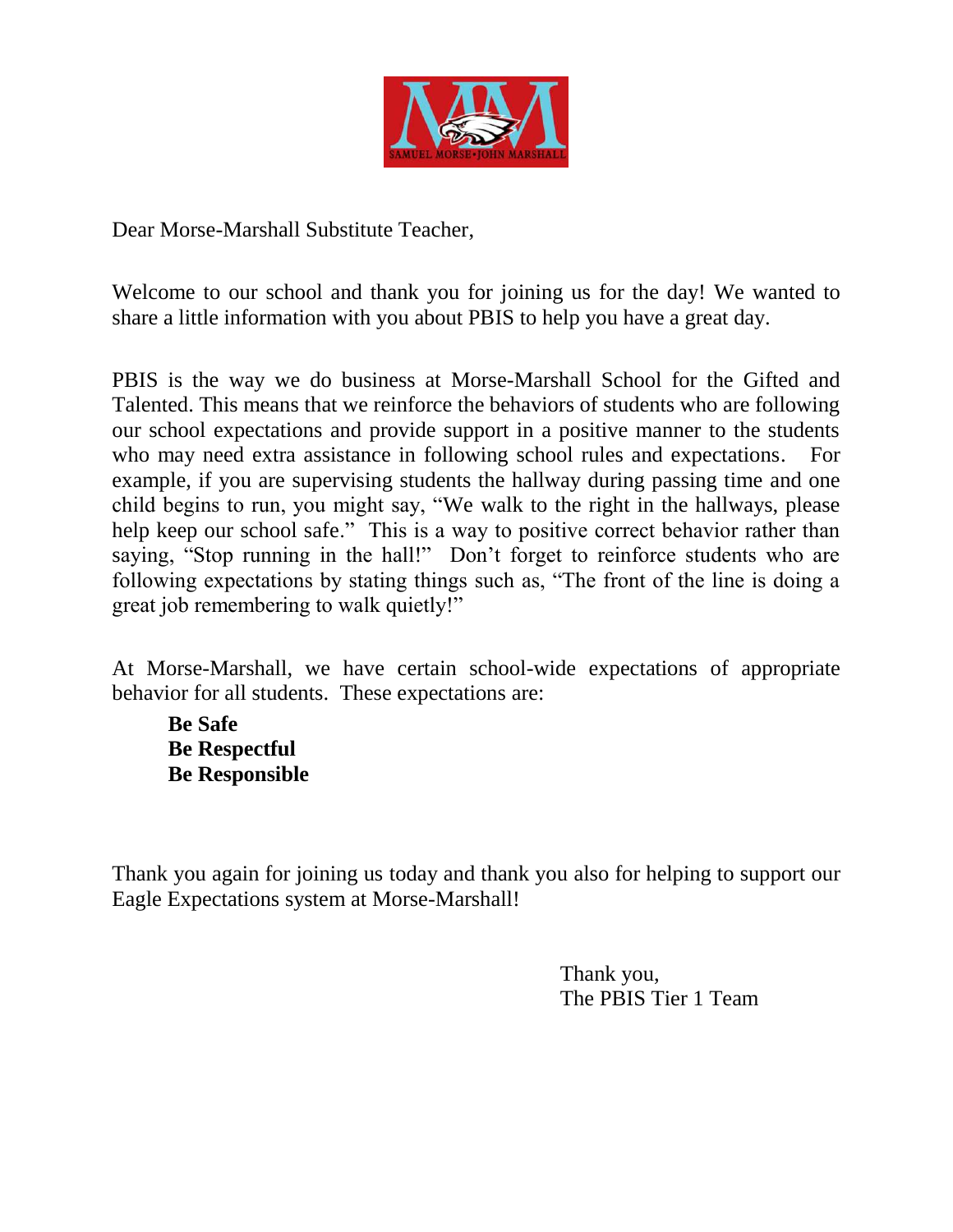Morse-Marshall School for the Gifted and Talented has adopted the Positive Behavior Interventions and Supports (PBIS) approach to student discipline. As a substitute teacher in our building, please be aware of the following:

# **1. Our primary goal is to prevent discipline problems**.

a) Teach, model, and expect students to display the three expectations of the Eagle Expectations: **Be Safe, Be Responsible, Be Respectful**.

b) Treat students in a positive and respectful way—smile, greet them at the door, and supervise the hallways during passing time.

c) Maintain effective supervision of students at all times—groups of students should be in visual contact with an adult at all times.

d) Expect students to follow all expectations and procedures. Know the expectations for the classroom, halls, restrooms, cafeteria, and playground. When students fail to follow the expected procedure, have them repeat the procedure correctly. Please see attached copies of Expectation Posters for areas of the school and your classroom matrix.

e) Reinforce positive behavior.

- Frequently point out and verbally acknowledge appropriate behavior.
- Award **Eagle Tickets** to students who display notable examples of safe, responsible, and respectful behavior. Extra tickets can be found in the main office (in the room behind in the mailboxes. Students turn the tickets in in the office. Raffles are done every Monday and Wednesday during announcements.

## **2. When we can't prevent problems, we have to respond to behavior in a consistent and effective way**

a) Use the attached **T-Chart of Behaviors** to determine appropriate ways to respond to a particular discipline problem.

#### b) If a behavior requires an office referral,

- Fill out the referral form completely
- Describe the behavior in clear, concrete, non-emotional terms. Be clear about what you observed versus what others reported to you.
- Have an adult accompany the student to the office area (call the front desk for a safety member).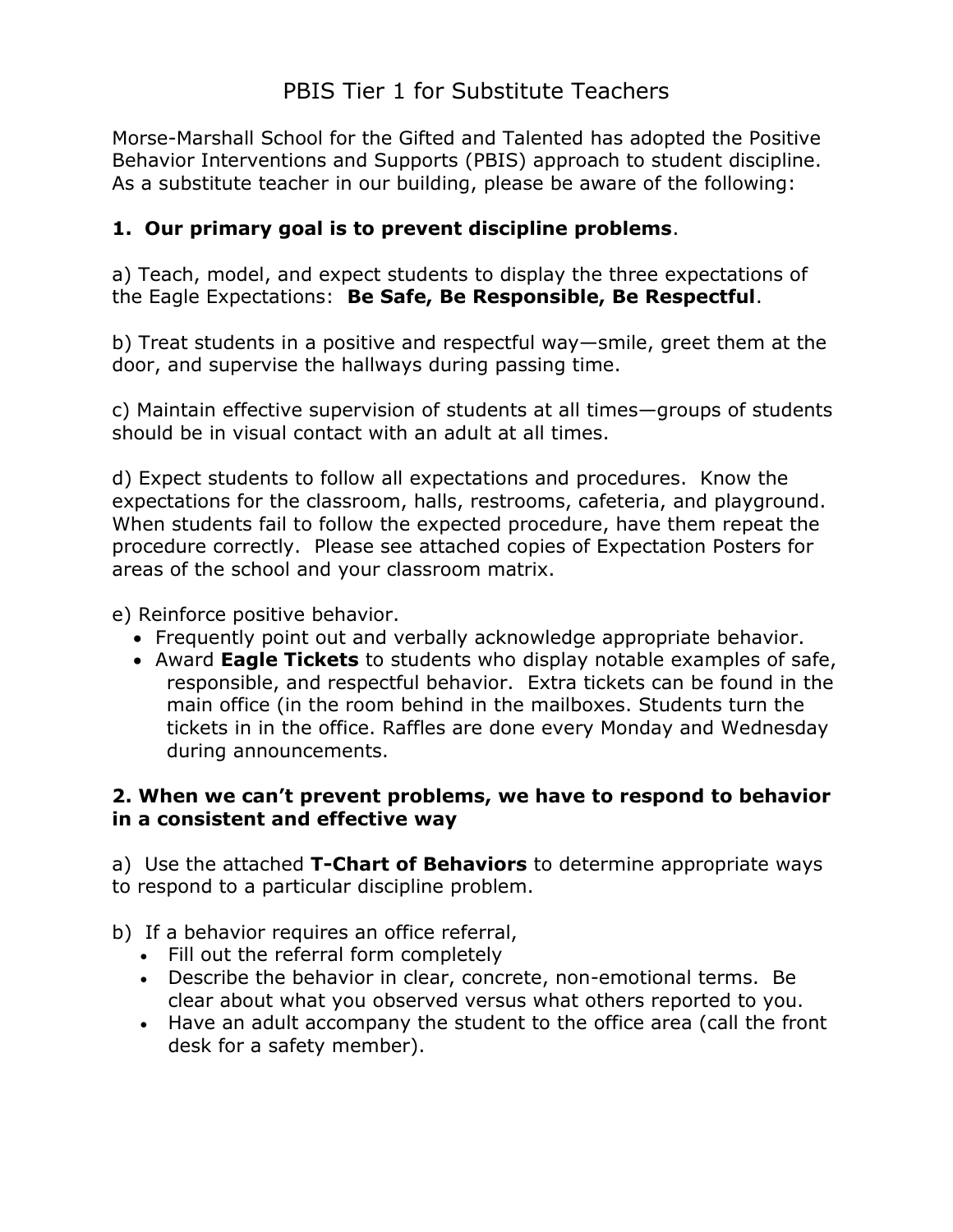## **Strategies Definitions**

**Planned Ignoring**: Occurs when an adult does not pay attention and acknowledge minor irritants or silliness in a child. It also requires the adult to determine which behaviors will stop on their own and which behaviors need interventions.

**Redirection**: When a student fails to meet the expectations, going over them again with the student and allowing them an opportunity to reach the expectations

**Secret Signal**: Nonverbal communication towards a specific student that is used to remind the student to correct their behavior in a way that no other students in the classroom know. (scratching your nose to remind Tommy to stop talking to his neighbor)

**One on One Conference**: Speaking with the student on the side while the rest of class is engaged in an educational experience. Speaking with student about ways they can improve their behavior.

**Meet and Greet**: Meeting all students at the door when class begins and welcoming them with a smile. Teacher attempts to check in with a few students that they know need an additional push to feel welcome in class.

**Parent Contact:** A phone call or a postcard to a family member about the students behavior, first contact each year should be positive in nature

**Active Supervision**: Continually scanning room with eyes and walking randomly through room ensuring all student behaviors are being observed

**Proximity Control:** Simply standing near the off-task pupil will oftentimes be sufficient to make them consider their behavior.

**Move Seat**: Having the student sit in a location in the classroom that is removed from the negative stimulus for the student

**Antiseptic Bounce**: Send the target pupil to a colleague with a note or message. The note says, "Tell (pupil"s name) "Well done" and send him or her back!" The pupil has been removed from the problem situation and received praise

**Acknowledgement**: create a system in which those students (or the entire class) can receive a tangible acknowledgement when they reach the expectations on a consistent basis

**Praise 3**: Verbally Acknowledge 3 students who are meeting the expectations and exhibiting the behaviors you want to see, and then waiting to see the behaviors in other students

**Building Relationships**: Getting to know your students as individual learners and allowing them to get to know you, as a way to build trust and respect within the classroom

**Broken Record**: Avoid engaging in an argument, and be prepared to repeat your instruction or direction up to three times (use the exact same wording) before raising the level of your response.

**Attention Signal**: Work to get the attention of the entire class in an organized manner when the teacher needs to address all students or feels like noise levels and behaviors are getting out of control. Should be visual and auditory to reach all students and must be taught and practiced with all students, with re-teaching throughout the year.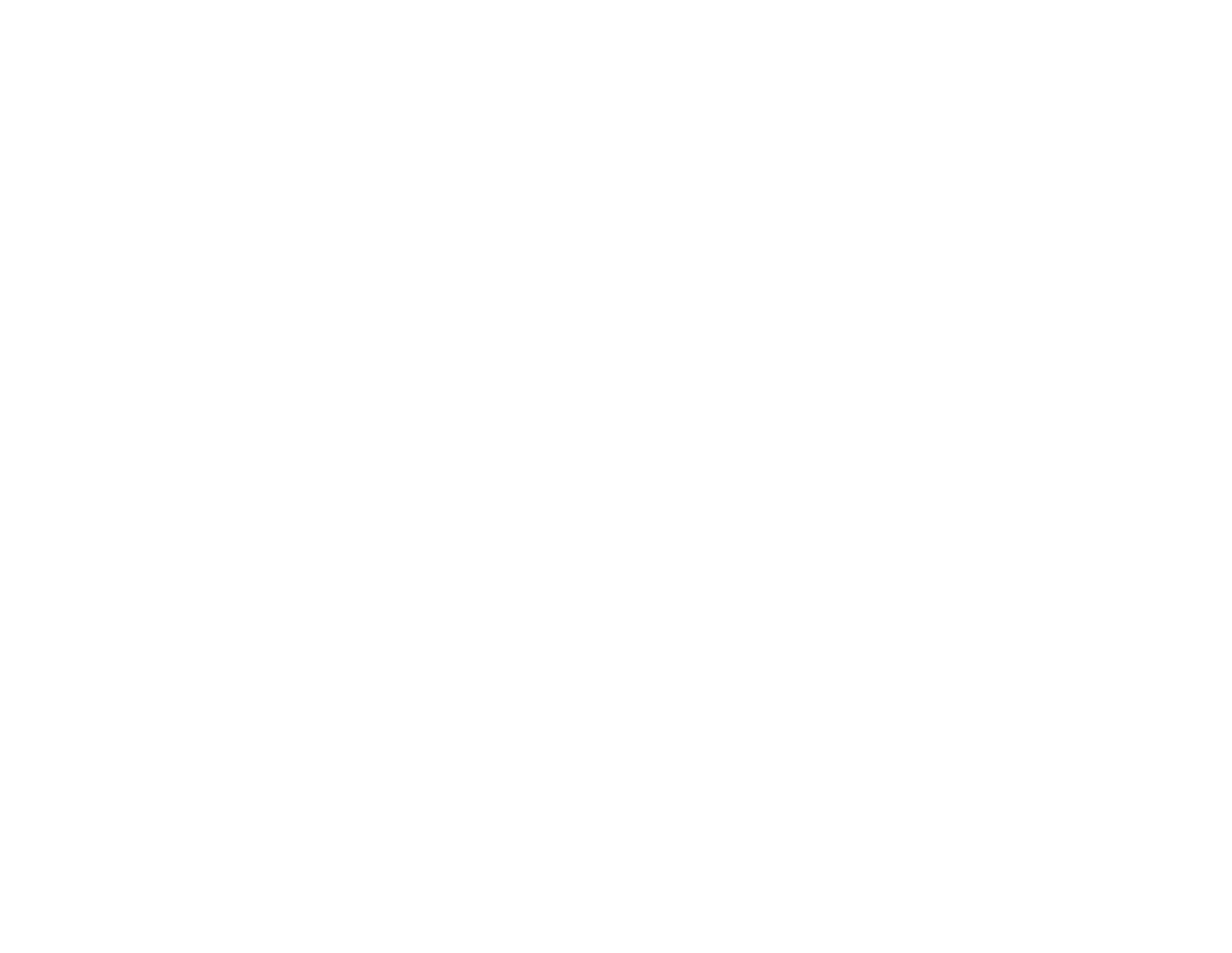